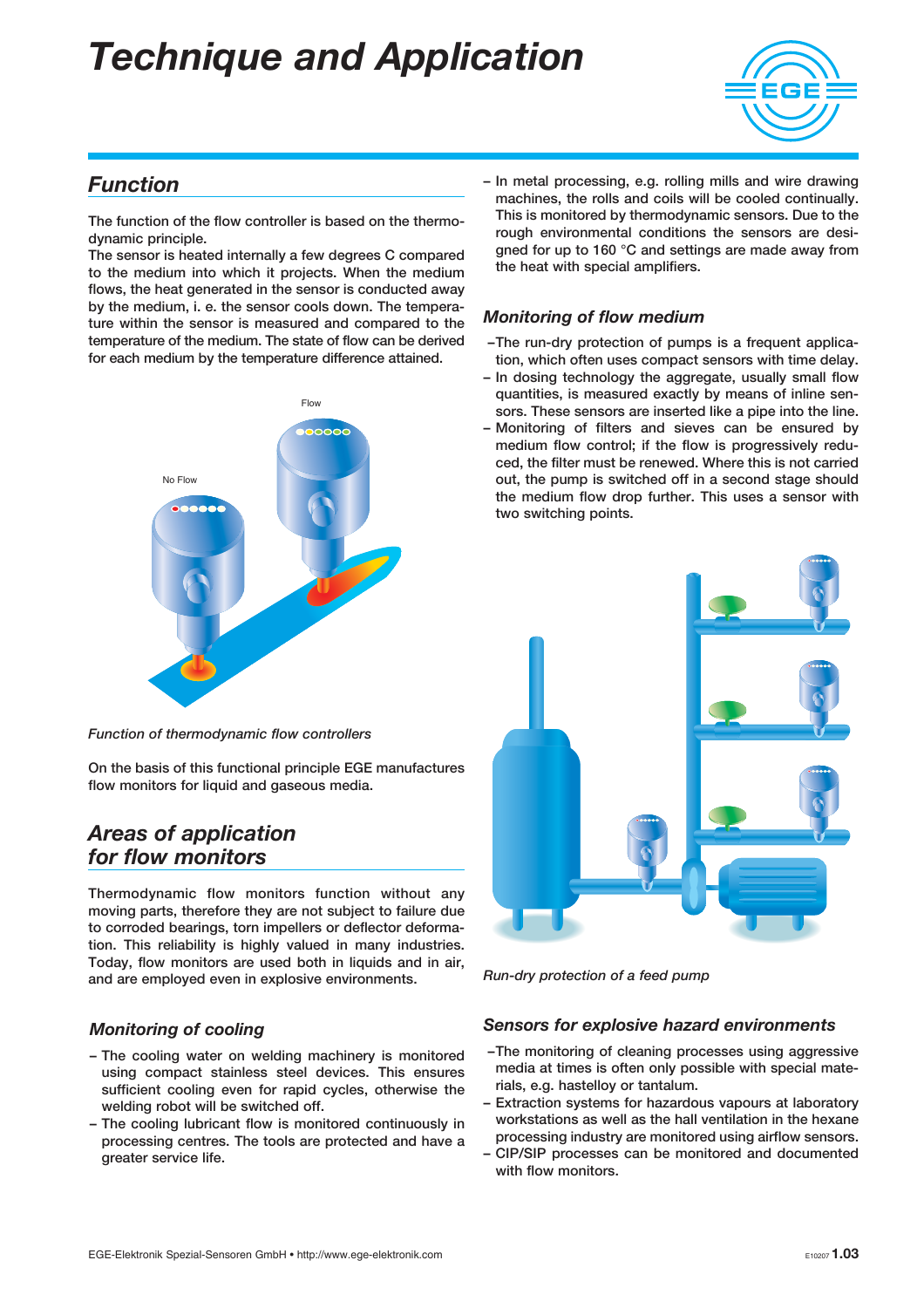

#### **Sensors**

The probe is made of special steel in one piece, using a robust electronic and mechanical constructions. By means of this, absolute tightness and a high pressure resistance is obtained. The chemical stability of the sensor material must be verified individually for every application Assembly is independent of flow direction. A basic requirement is that the sensor tip must be completely surrounded by the monitored medium, whether the medium flows or is at rest. With smaller cross sections care must be taken that the sensor tip does not narrow the pipe profile considerably.

In order to avoid function failures due to flow turbulence, no parts which influence flow cross-section or flow direction should be installed immediately before or behind a sensor. Recommended values for inlet and outlet are 4 to 8 times the interior pipe diameter.

#### **Assembly**

Sensors with short thread-pieces of the STK... type are particulary suited for fitting into T-pieces. Sensor length is designed in such a way that the sensor tip is completely immersed in the medium without touching the opposite side.

Sensors with long thread-pieces of the ST... type are suitable for larger pipe diameters or for use with longer assembly thread-pieces.

Sensor threads are G-pipe threads to DIN ISO 228 and also comply with the BSP standard. A flat gasket centered by a step on the sensor ensures a good seal. A good seal can also be ensured using Teflon tape. For pressure above 30 bar or very high screw-down torques, a flat gasket may be damaged, especially if it is made of plastic. In this case, a recess must be incorporated into the fitting which will keep the gasket in the right position in the case of high loads. PTFE gaskets must always be used with this technique. For high pressure applications, metal gaskets must be used.

#### Dimensions of the gasket

| <b>Thread</b>    | d    | D    | h              |     |
|------------------|------|------|----------------|-----|
| G 1/4            | 13.2 | 19.5 | 1.5            |     |
| G <sub>1/2</sub> | 21   | 27.5 | 2              | 1.5 |
| G 3/4            | 26.5 | 32.5 | $\overline{2}$ | 1.5 |



The standard material for gaskets is AFM 30/34. Special gaskets made of other materials such as moving iron, copper or PTFE are also available on request. A rising pipe should be used in case of open systems or in the presence of air pockets. Deposits and air pockets do not impair sensor function in the case of lateral assembly, providing the sensor is completely immersed in the medium. Assembly from be-low assures

flow monitoring function even if there are air pockets in the pipe. However, the monitored medium level must not fall below the upper edge of the measuring tip. Assembly from above is only applicable if there is no air in the pipe.

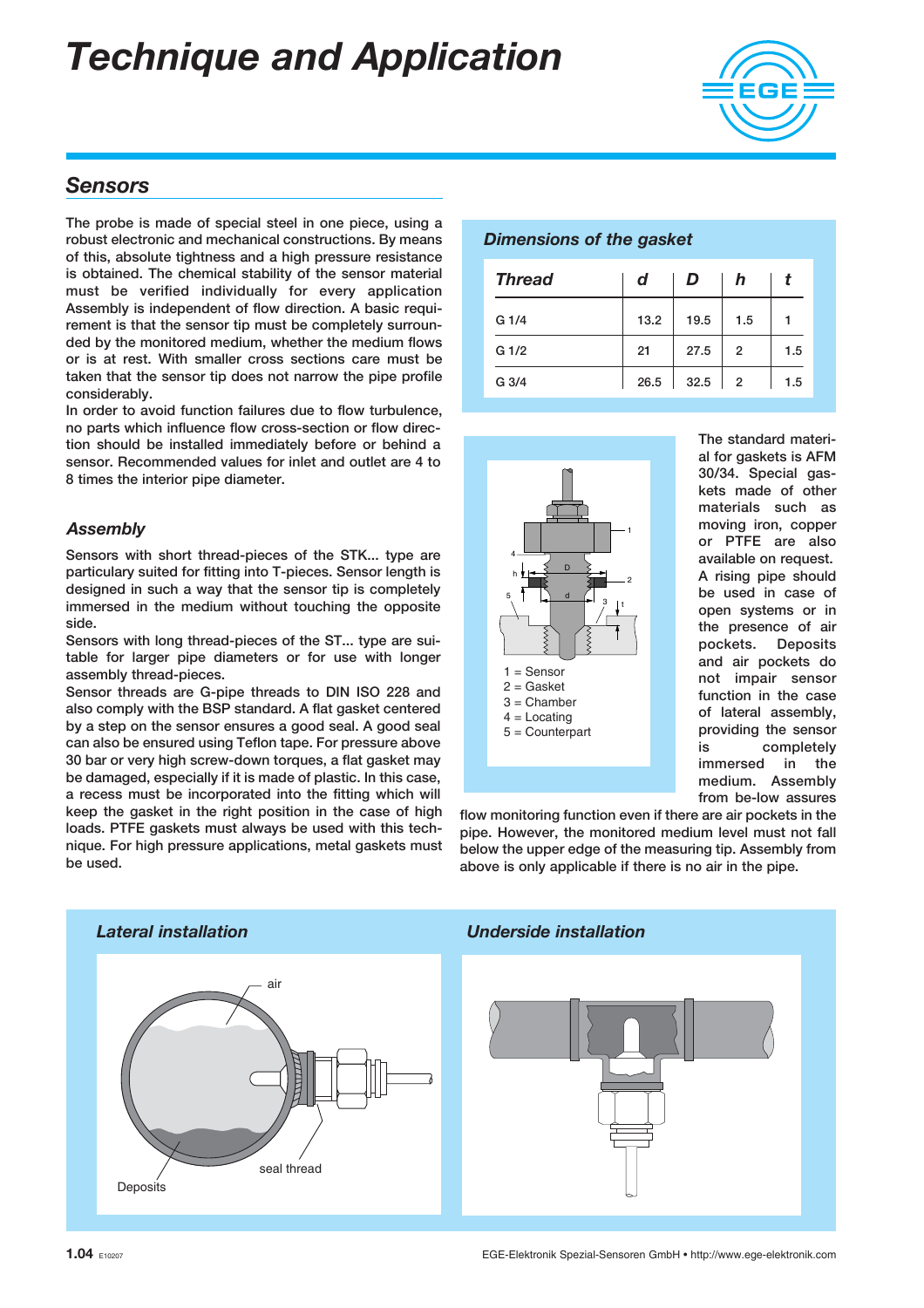

#### NPT threads

NPT threads can be provided as an alternative for all types which have a G1/2 or a G3/4 thread. NPT threads are conical and must be screwed into an equally conical counterpart. Two types of NPT threads must be distinguished:

#### NPT thread to ANSI B 1.20.1

This thread does not ensure a good seal by itself and requires the use of a sealing medium, e.g. Teflon tape. It is not possible to use flat gaskets with this type of thread.

#### NPT thread to ANSI B 1.20.3

This thread does ensure a good seal by itself and requires no further sealing medium. When this type of thread is used, special attention must be paid to the kind of metal used for both parts of the thread, so as to avoid metal seizing when the parts are screwed tight.

#### Media

The sensitivity of thermodynamic flow monitors depends on the thermal characteristics of a medium. The detection range of a standard sensor for oil, for example, is three times as great than for water and for air is approx. 30 times greater than for water due to the reduced heat conductivity. Unless stated otherwise, the technical sensor data are specified for water.

#### **Flange**

Standardised pipe connections are required particularly in the chemical, pharmaceutical and foodstuff industries. Sensors for use in these areas are supplied with flange connections per DIN or ASME. Sensor and flange form a corrosion-proof connection using laser or inert gas shielded arc welding.

#### Food-approved screw connections

For hygienic reasons the food and pharmaceutical industries place special demands on the mechanical and electronic characteristics of sensors.

#### Flow monitors with food-approved connections, e.g.

Triclamp or dairy pipe connections (DIN 11851) comply with the 3-A sanitary standard 28-03. Due to the temperature changes involved, the usual cleaning cycles CIP and SIP place a particular demand on sensor electronics. Therefore, special protective measures are taken. Sensor materials for these applications is mainly the special steel AISI 316 L. Customer-specific connections, e.g. GEA-Varivent or APV flanges are available, as are other special metallic materials.

#### Installation in rising pipe



#### Extra long sensors

Flow monitor sensors are available in screw lengths of 25 mm to 300 mm. Sensors for use in explosive environments are made of two components if longer than 110 mm and joined corrosion-proof through laser welding. The sensor length should be selected such that the measuring tip is within an area of stable flow characteristics.

Main applications are:

- detection of small flow velocities in large section pipes
- mounting of the sensor with a standard flange
- use of extra long welding sleeves if the piping is

surrounded by a supplementary insulation. For these cases, special shapes can be supplied up to a maximum length of 300 mm. Immersion depth "L" is determined by the distance between the sealing face and the sensor tip. Stainless steel 1.4571 (AISI-316 Ti) is used for this special model.

Standard lengths which can be supplied are:  $L = 80$  and 120 mm; in the Ex-area 80, 110 and 140 mm.



#### Inline

Inline sensors are inserted directly into the line of a pipe. This design does not feature any measuring pins protruding into the flow. EGE inline sensors SD of series 500 are suitable for flow volumes from 0.5 ml/min to 6 l/min; EGE inline compact devices can also monitor flows up to 30 l/min. These sensors excel through smooth measuring pipes, low pressure loss and fast response to flow changes. A multitude of connection options are available.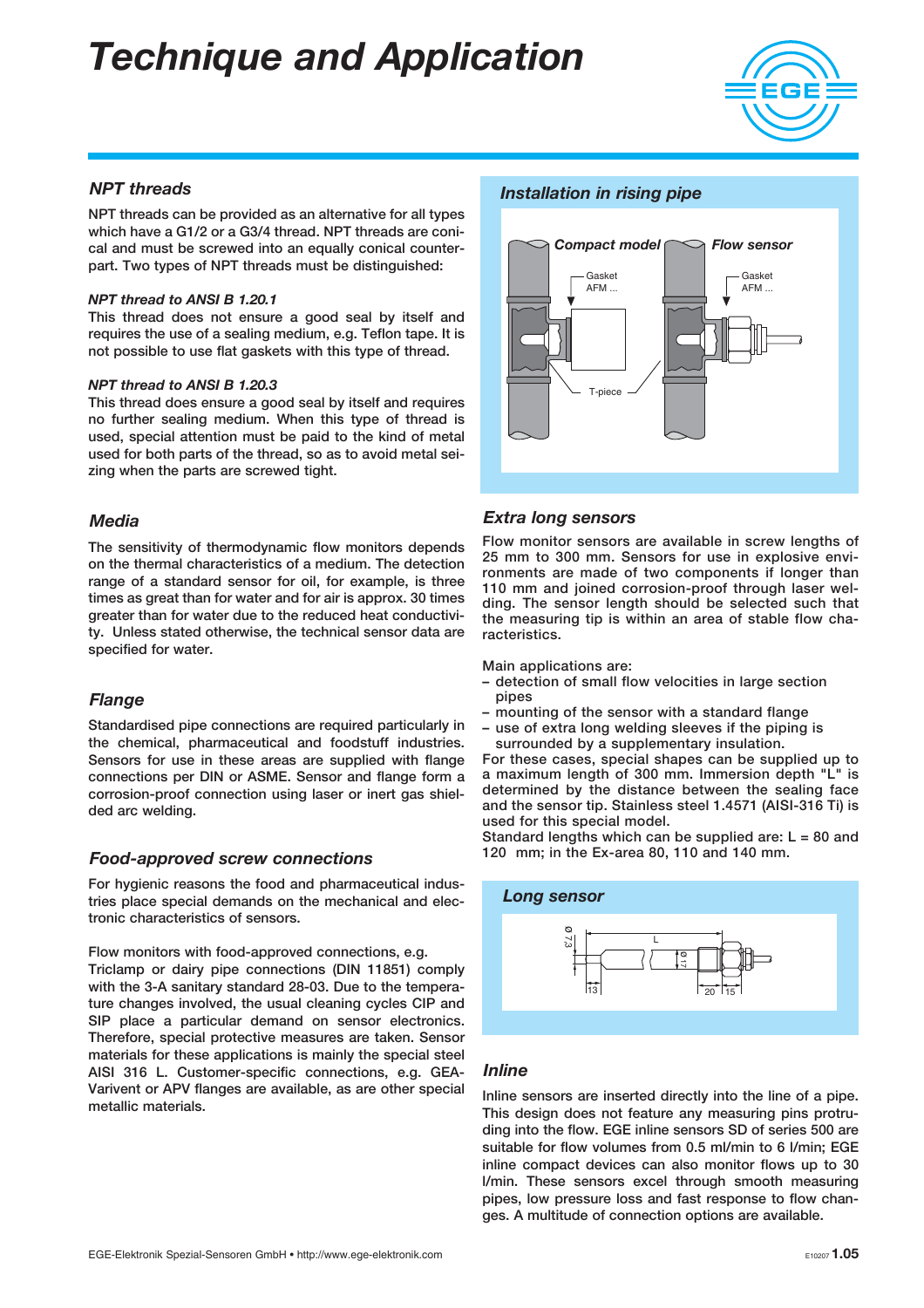

#### Chemical stability of sensor housings

The chemical stability of the materials used must be verified individually for every application. Basically, no problems occur if the sensor and the piping are made of the same material. It is always advantageous if the sensor housing is made of a more noble material than the piping. The screwed cable gland on the rear side of the ST... sensors is designed in nickelplated brass. Order material PVDF for screwed cable glands in applications that are cleaned with alkaline cleaning agents as is the case, for example, in the food industry.

Stainless Steel belongs to the group of chromium-nickel alloys containing further components such as molybdenum or titanium. The proportions of the different alloy components is critical to the resistance to corrosion in the medium. For this reason, there exists a large number of materials identified by numbers to the DIN 17442 standard. Due to its good corrosive resistance in many areas of application, AISI-316 Ti (VA4) stainless steel is a frequently used material. It may be used in installations used to obtain water, in air conditioning systems, in food processing industries such as dairy products, meat products, beverages, wine production or in kitchen installations. Stainless steels have a restricted stability in chlorinated or poorly oxygenated atmospheres. Special alloys must be used for such applications.

#### Special materials

Hastelloy B2 (2.4617) belongs to the group of highly corrrosion-resistant nickel-molybdenum alloys.

This material has excellent characteristics in reducing media, e.g. in hydrochloric acid of any concentration and for a large range of temperatures. It can also be used in hydrochloric, sulphuric, acetic and phosphoric acid media. Good resistance against corrosion such as pitting, crevice corrosion, chlorine induced stress, corrosion cracking, hair-line corrosion, abrasion and corrosion within the heat influence zone allows for a large range of applications. In the presence of oxidising components such as iron or copper salts, the use of this material is not recommended.

Hastelloy C-22 (2.4602) belongs to the group of high corrosion-resistance nickel-chromium-molybdenum-tungsten alloys. The material is characterised through high resistance against crevice corrosion, pitting and stress corrosion cracking in oxidising and reducing media. It also displays good behavior in the presence of a large number of corrosive media, including strong oxidants such as iron (III) chloride and copper (II) chloride, hot media, e.g. sulphuric acid, nitric acid, phosphoric acid, chlorine (dry), formic acid and acetic acid. Furthermore, it has satisfactory characteristics in humid chlorine gas, as well as in sodium hypochlorite and chlorine dioxide solutions.



Titanium (3.7035) is a light metal with mechanical strength values equivalent to those of high quality steel. The good chemical resistance of this metal is due to the fact that an oxide film is formed on its surface, as is also the case with stainless steels. If this protective layer undergoes mechanical damages in an oxygenated enviroment, it is immediately renewed (titanium will resist even aqua regia). Titanium is not stable in environments containing no oxygen or in reducing enviroments. It is particularly suitable for applications in chloride-containing media. Experience in the chemical industry and in paper bleaching factories has shown that titanium is the only material allowing undisturbed production. The excellent characteristics of titanium also give optimum results in sea water cooling sytems and sea water de-salinising plants.

The material is particularly suited for the application of coating with other metals and metal ceramics. These supplementary coatings noticeably increase its chemical stability and thus the lifetime of sensor housings.

| Medium                                                                                                                                           | Cl <sub>2</sub> | <b>HCI</b> | Br <sub>2</sub> | <b>HBr</b> | F <sub>2</sub>                                                                        | <b>HF</b> | <b>HA</b><br>(general) | <b>NaOH</b> | Saltw.<br>(Kestern) | red.<br>media | HNO <sub>3</sub> | H <sub>2</sub> SO <sub>4</sub> (25%) |
|--------------------------------------------------------------------------------------------------------------------------------------------------|-----------------|------------|-----------------|------------|---------------------------------------------------------------------------------------|-----------|------------------------|-------------|---------------------|---------------|------------------|--------------------------------------|
| resistance                                                                                                                                       | $^{++}$         | $^{++}$    | $^{+++}$        | $^{++}$    |                                                                                       | ٠         | $^{++}$                | $^{++}$     | $^{+++}$            | $^{++}$       | $^{++}$          | $^{+++}$                             |
| $=$ Acid, acid in different<br><b>Coating properties</b><br>HA in generell<br>The coating is hard, resistant to wear and resi-<br>concentrations |                 |            |                 |            |                                                                                       |           |                        |             |                     |               |                  |                                      |
| Saltw. Kestern<br>$=$ Saltw.-Kesternich-Test<br>$=$ proofed up to 30 $^{\circ}$ C<br>Resistance                                                  |                 |            |                 |            | stant to abrasive substances in media like for<br>examble chalk, mud, sand and fiber. |           |                        |             |                     |               |                  |                                      |

#### Chemical resistance of B3-coating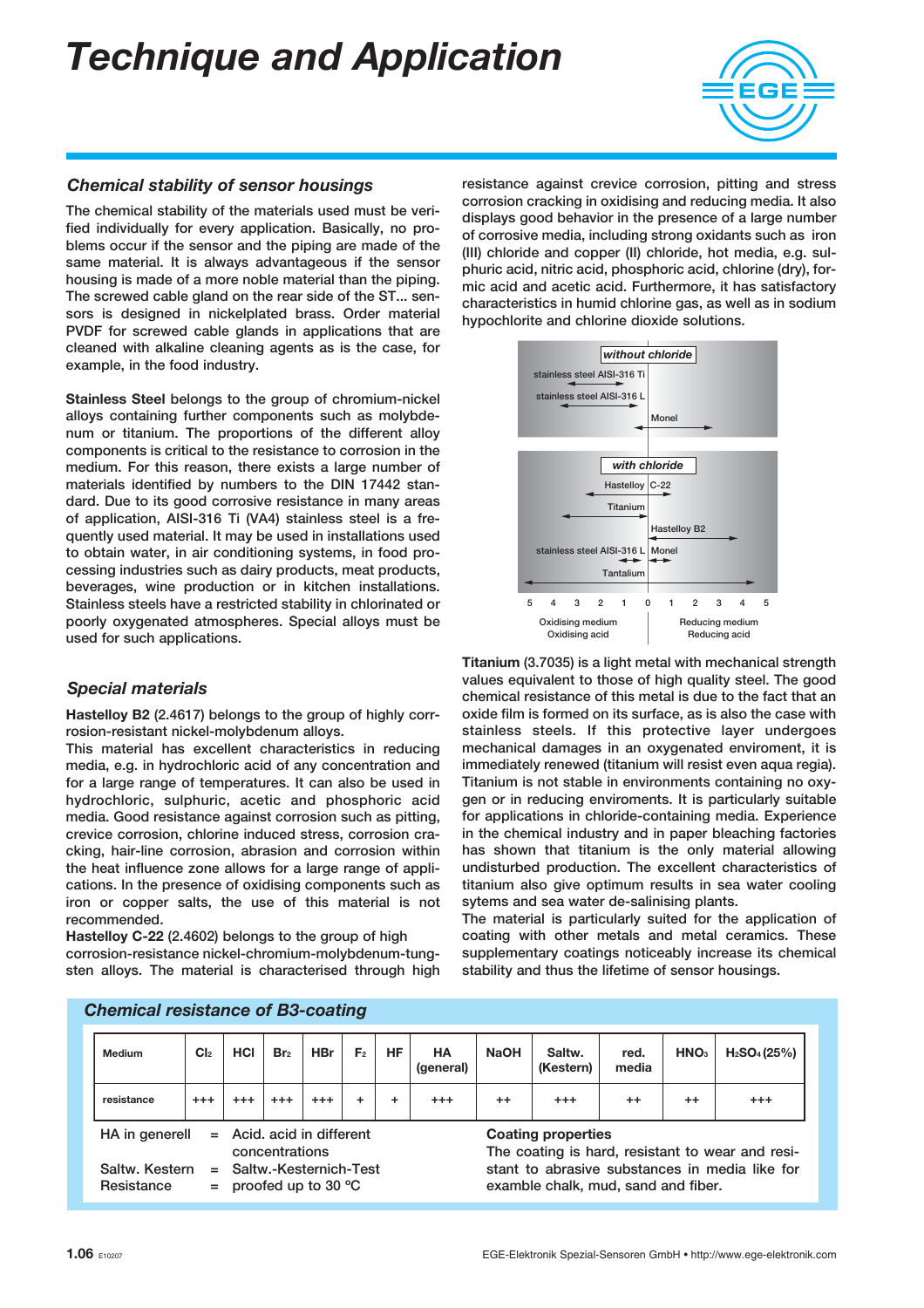

#### High temperature

High temperature sensors are manufactured from temperature-resistant components and feature FEP cables. The functional range of these special sensors of series 400 is specified as +10...+120°C. Temporarily 135°C is permissible for max. 10 min. High temperature sensors of series 500 can be used for media temperatures of up to 160°C/320°F

#### EX sensors

Sensors for gas and dust explosive environments are design approved to ATEX 100a and operated with an approved switching device of series SZA... or SEA... Subject to approval the use of flow monitors is possible in areas for devices of category 1 and category 2.

Stainless steel 1.4571 (AISI 316 Ti) is used as a standard material for all sensors. All other stainless steels such as Hastelloy, Monel and bronzes can be provided on request. Corrosion resistance of the materials to be used must be specifically checked for the intended application.

#### **Connection**

Flow monitoring sensors are available with a M12 plug connector or fixed cable. The connection cable from the sensor to the amplifier may be up to 100 m long. For distances above 30 m a shielded cable is preferred. In all cases the chosen wire strength must be checked against the requirements.

#### **Amplifiers**

#### Terminal rail devices

The terminal rail devices SKZ... and SKM... evaluate the signals from the sensors and provide relays or analog outputs. Adjustment is via two potentiometers accessible from the front. 6 LEDs indicate the flow state. The switching devices SKZ offer an additional switching delay and temperature monitoring. When installing amplifiers it must be ensured that the devices are not subject to heat build-up.

#### EX devices

For Ex flow sensors switching devices SEA... and SZA are available. They have their own intrinsically safe circuit to which the sensors are connected. This circuit is electrically isolated from the mains circuit and the relays or analog output. Notes on installation:

- 1. All Ex-Amplifiers must be installed outside the hazardous area.
- 2. The installation of the amplifier must al least meet protection to IP 20 EN 60529.
- 3. When installing the amplifier there must be a safe distance between intrinsically-safe and unsafe connections. The minimum distance is 50 mm. Alternatively each connection can be equipped with a shrink-sleeve or crimp connection.

#### LED array

All flow monitors feature an array of LEDs giving a visual indication of the flow tendency. If the red LED illuminates, the flow falls short of the preset limit and the switching output is not enabled. The yellow LED indicates that the limit has been reached and the output enabled. In addition to the yellow LED a further 4 green LEDs may illuminate representing a relative measure for how much the limit has been exceeded.

#### Compact devices

Compact devices integrate amplifier and sensor within one housing. This permits setting a limit value directly at the measuring location. The cabling is thus reduced to the less interference-prone mains supply cables and the switching output.

#### **Desians**

Compact devices are available in an all stainless steel design (SC 440) and a design with PBT plastic housing (SN 450 / LN 450). Types SC 440 have been proven for more than 10 years in industrial applications and excel through their ruggedness and small shape. The families SN 450 / LN 450 come in a multitude of electrical designs. The devices are available as direct and alternating current versions and fitted with switching, relays or analog output. Special designs further incorporate limit temperature monitoring or a shut-down time delay. Inline compact devices

#### Inline compact devices

Inline compact devices SDN 500... are inserted inline into a pipe. The measuring pipes are smooth inside and do not have any components protruding into the flow. They are characterised by short response times and a large detection range. Due to their small shape they can also be used where installation room is sparse. The SDN 500... are fitted with PNP, relays, or analog outputs. For pulsating flows the EGE programme contains a compact device capable of detecting very short flows of smallest amounts at the start of the flow.



Flow ranges for EGE-Inline-Compact models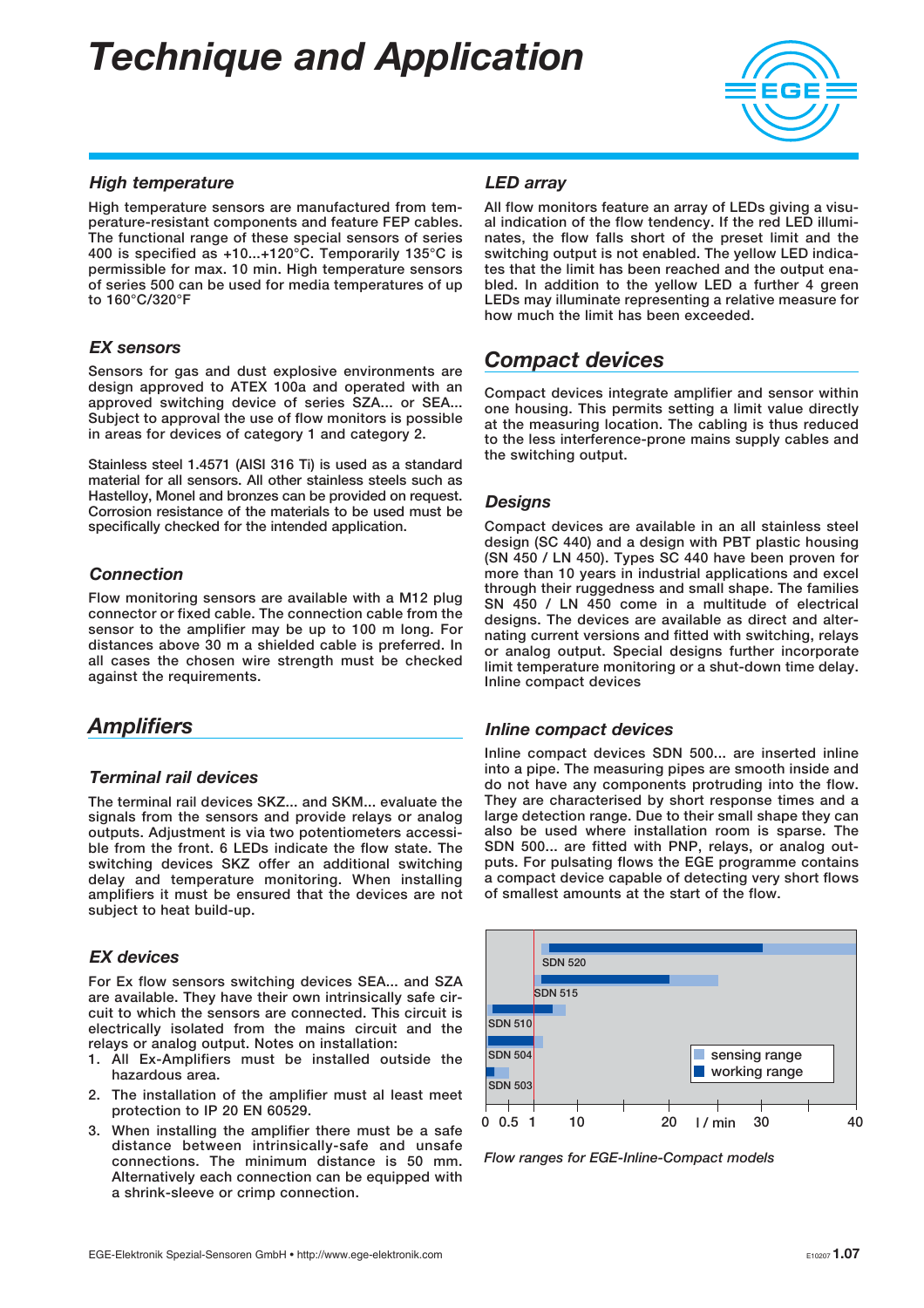### **Terminology**



#### Detection Range

This is the range of flow rate within which a switching point can be set at the amplifier. The setting ranges and the temperature drift differ for various media. If not specified, the medium is water. At the borders of the detection range, the temperature drift of the settingpoint will be significantly higher.

#### Working range

The working range indicates the section of the detection range for which the flow data is specified. At the outer limits of the detection range, this data is reduced.

#### Nominal flow

For each sensor, data corresponding to its own nominal flow is measured. This is nessesary because response characteristic curves of sensors are non-linear. Consequently the various sensor characteristics depend on the location of the chosen operating point on the curve. As a rule, the nominal flow-point is set in the middle of the portion of the (simple logarithmic representation of the characteristic) curve which appears to be linear. For this operating point, the following values may be defined: switching on and off times, stand by time, hysteresis and temperature response.

#### Supply voltage

The supply voltage is the voltage range within EGE Sensors function safely. For direct current supplies it must be ensured that the limits are maintained even including residual ripple.

#### Current consumption

The current consumption is the maximum value of the idle current Io which the flow monitor draws without load.

#### Switching current

The switching current indicates the maximum continuous current for the switching output of the device. For PNP outputs this value applies to an ambient temperature of 25 °C. At higher temperatures the maximum switching current is reduced. For devices with relays output the value is related to the utility category AC-12 or DC-12 in accordance with EN 60947-5-1.

#### Switching voltage

The switching voltage indicates the maximum voltage (including residual ripple) to be switched with the relay output.

#### Switching power

The switching power indicates the maximum power to be placed on the output relays.

#### Ambient temperature

The ambient temperature indicates the maximum and minimum permissible temperatures for the sensor.

#### Temperature medium

The temperature range for which a sensor is rated. Applies to the medium to be monitored.

#### Temperature gradient

The change of the medium´s temperature within a defined period of time is called temperature gradient. EGE sensors have a temperature gradient up to 250 K/min. for water. If the change of medium temperature exceeds this value, there will be a malfunction of the flow controller.

#### Start-up time

The start-up time is the period of time required by the flow detector to reach a stable state after the operating voltage has been switched on. Prerequisite is that the medium flows at the rated velocity and that the sensor has adapted to the temperature of the medium before switching the supply voltage on. The start-up time is prolonged in a static medium and reduced if the medium flows faster than the rated value.

#### Reaction time

The reaction time combines the switch-on and -off time. Switch-on time elapses from the beginning of the flow until the switching point set at the amplifier is reached. Switch-off time characteristic results for the flow sensors at pump shut-down. If the set switching point is close to maximum flow, the time elapsing between the pump shutdown and the indication of the flow decrease is short. If the switching point is close to the static value, the offtransition time will be long.

#### Compressive strength

Pressure resistance relates to the sensor casing. Standard models with metal casings will withstand pressures as high as 100 bar. Up to the indicated maximum pressure, the sensor provides a steady signal and the casing suffers no damage.

#### **Protection**

The protective system indicates the protection of the sensors against penetration of foreign bodies and water according to EN60529

#### **Delay**

The variable time delay which can be set between 0 and 25 seconds becomes active during flow standstill (dropout delay). If the medium ceases to flow and the amplifier display indicates this state, the relay contact is actuated only after the set delay. During the delay period the yellow LED lights up together with the red LED.

#### Cable break monitoring

Cable break monitoring shuts off the flow monitor output if no sensor is connected or if the sensor cable has been severed. In case of cable severing, "flow failure" signal is displayed.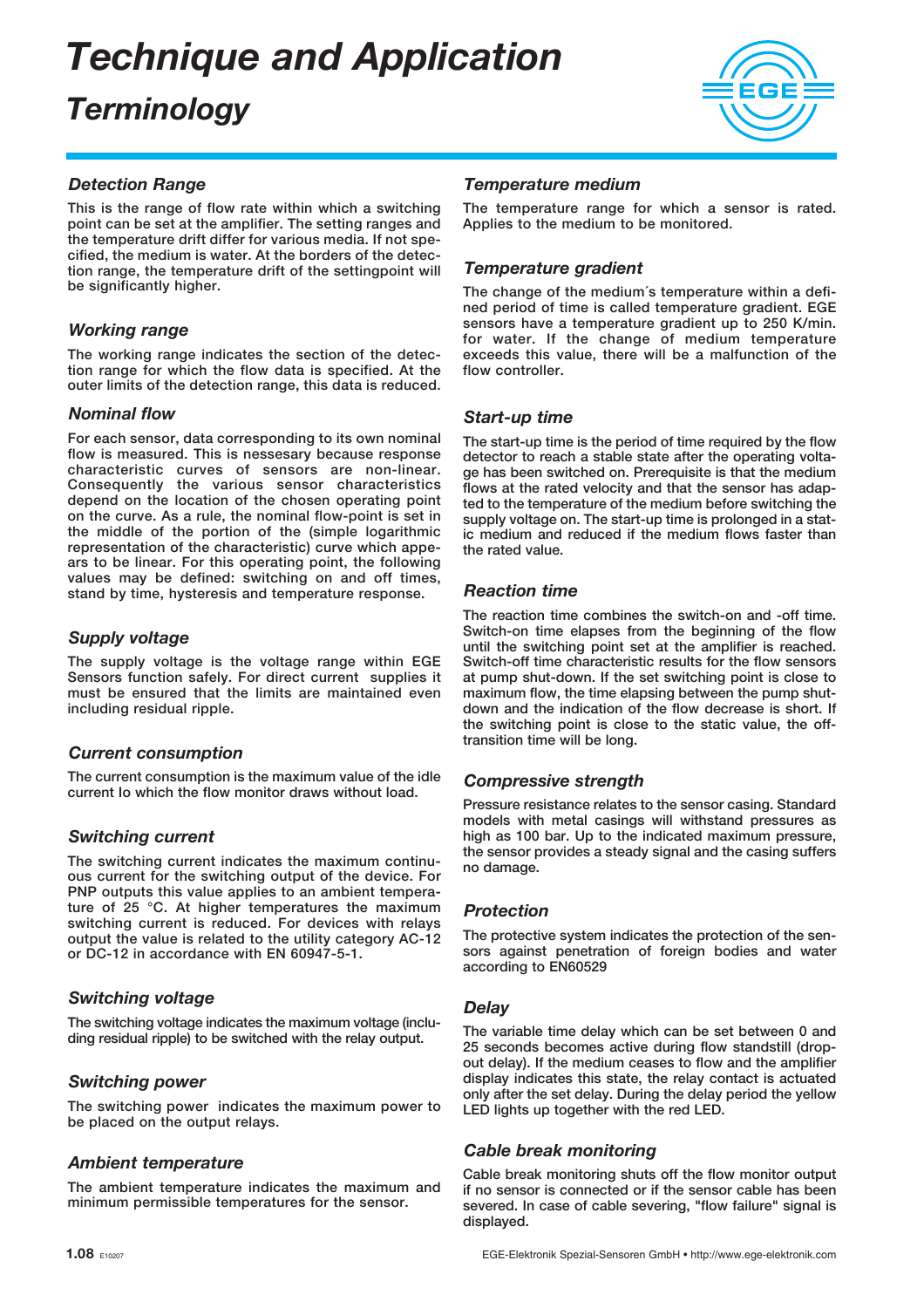### Setting instructions



#### Setting instructions

#### Setting with flow off

- 1. Install the sensor in the flow duct and switch on the appliance. Wait for ready state.
- 2. Carry out the potentiometer adjustment so that the red LED lights up.
- 3. When the medium begins to flow, at least one green LED should light up.

#### Setting with flow on

- 1. Install the sensor in the flow duct and subject it to flow. Switch on the appliance. Wait for ready state.
- 2. Carry out the potentiometer adjustment so that two green LEDs light up.
- 3. If the flow is interrupted, the red LED should light up.

#### Setting for flow below threshold

- This adjustment is only possible if the flow rate lies within the measuring range of the chosen sensor.
- 1. Install the sensor in the flow duct and switch on the appliance. Apply the specified flow. Wait for ready state.
- 2. Set the potentiometer so that the red LED just lights up.
- 3. When the flow increases, the red LED is extinguished, the yellow LED lights up and the sensor switches.

#### Setting for flow higher than threshold

This adjustment is only possible if the flow rate lies within the measuring range of the chosen sensor.

- 1. Install the sensor in the flow duct and switch on the appliance. Apply the specified flow. Wait for ready state.
- 2. Set the potentiometer so that the first green LED lights up.
- 3. If the flow rate decreases the green LED will extinguish first, then the yellow LED then the relay drops out and the red LED will light up.

The switch point for flow velocity is set at the switching amplifiers SKZ… and SKM… with two potentiometers for coarse and fine adjustment. If the flow velocities are higher than the detection limit of the connected sensor, flow failure or reduction will be displayed once the medium flow velocity has dropped back within the sensor detection range.

#### Time delay and limit temperature of medium

Desired values can be set by means of a potentiometer located on the switching amplifier.

Values are indicated on a scale for SKZ... models. All other models have a 20 step setting potentiometer. Turning clockwise increases time or temperature values.

If the set time lag has not yet elapsed, the yellow LED will remain alight, even though the red LED indicates flow failure.



#### LED temperature function

Red:

The set temperature value is reached and the "temperature" relay has pulled in.

#### LED time delay function



#### Analog output

00000

The SKM 420 GA supplies a current intensity which depends on the flow speed. The output current range is defined from 4 mA to 20 mA. The dependence between flow speed and output current is non-linear. The detection range is adjusted over two potentiometers: "Range (  $\geqslant$  ) and "Compensation" (  $\blacktriangleleft$  ). The lowest value (>4 mA, 1. green LED) is set with the "Compensation" potentiometer at the smallest flow speed to be monitoring and the highest value (20 mA, 5. green LED) is set with the "Range" potentiometer at the highest flow speed to be monitored. The graph shows the characteristic lines obtained with the different settings.

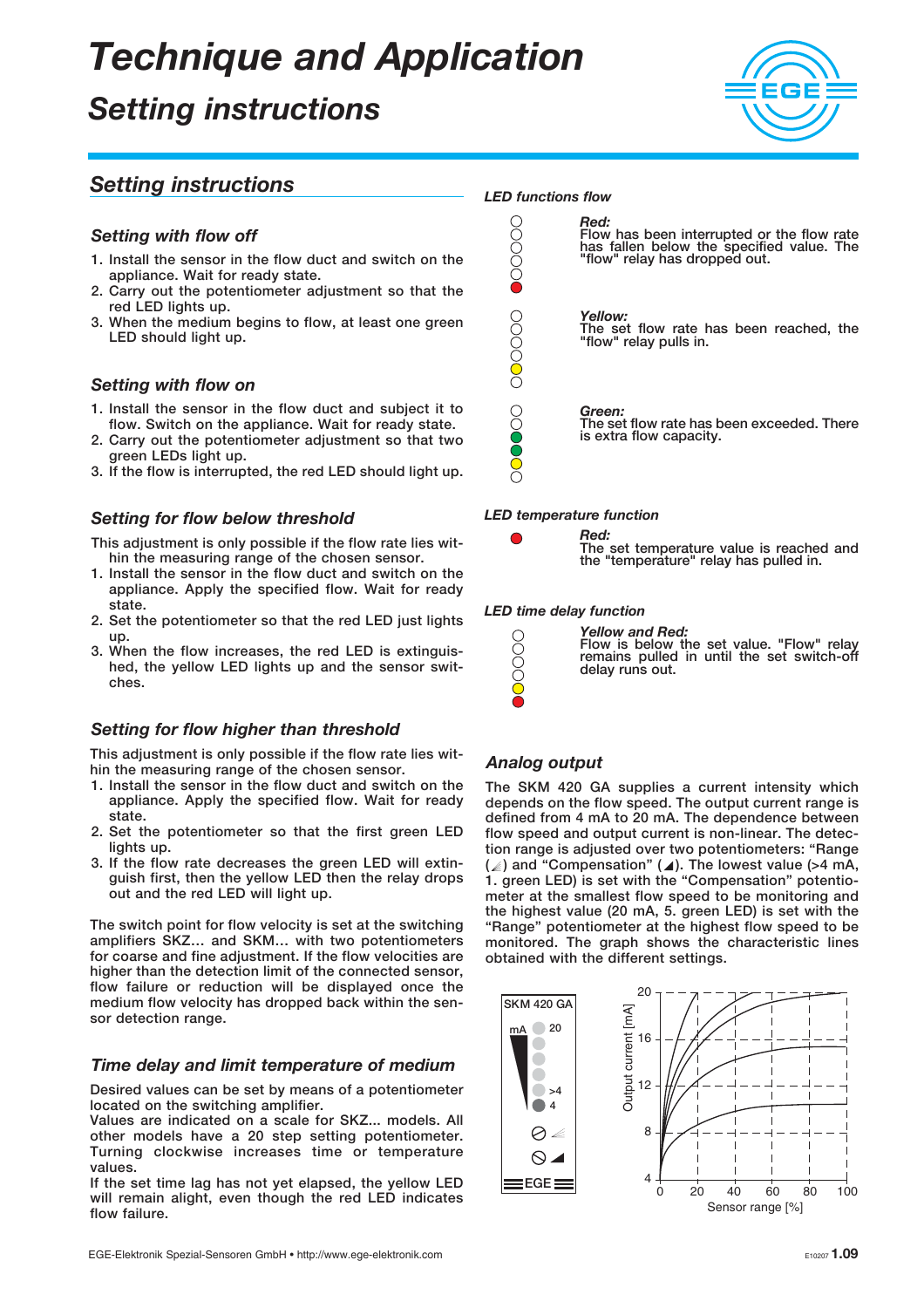### Compact models

Series SNT 450

G1/2 thread

DC 24 V PNP output

With temperature control



Accessories **Connecting cable SLG 4-2, SLG 4-5, SLW 4-2, SLW 4-5, see page 1.70** 

1.26 E10207 EGE-Elektronik Spezial-Sensoren GmbH • http://www.ege-elektronik.com



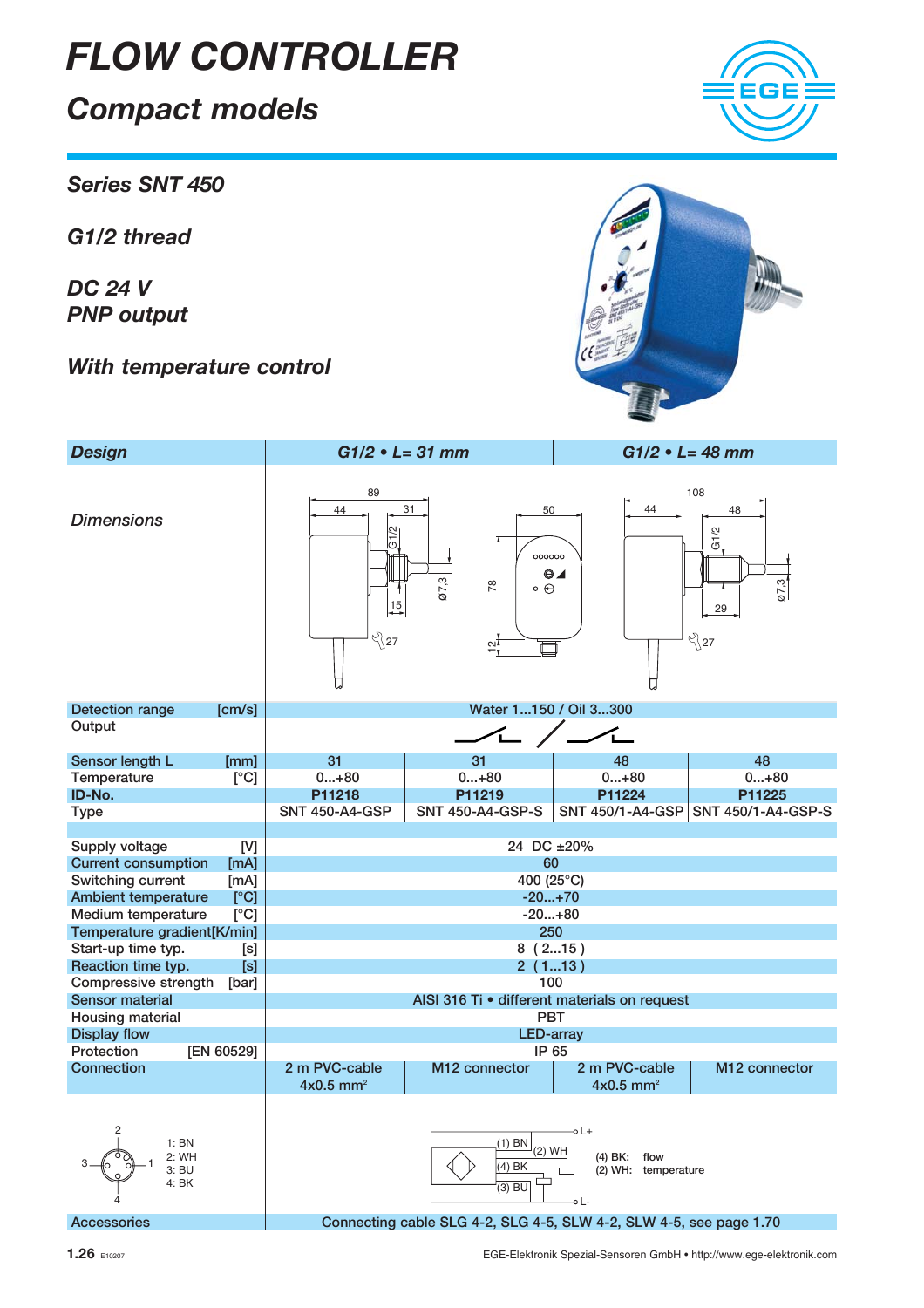### Compact models

Series SNT 450

G1/2 thread

DC 24 V Relay output

**Dimensions** 

With temperature control

G1/2  $000000C$  $\odot$ ø7,3 78  $\circ \Theta$ 15 ्<br>१27  $\overline{\omega}$ U Detection range [cm/s] Compare Compare Temperature and Mater 1...150 / Oil 3...300

89 44 31

Design G1/2 • L= 31 mm G1/2 • L= 48 mm

**Output** Sensor length L [mm] 31 31 31 48 48<br>
Temperature  $[^{\circ}C]$  0...+80 0...+80 0...+80 0...+80 0...+80 Temperature [°C] 0...+80 0...+80 0...+80 0...+80 AISI 316 Ti • different materials on request







ø7,3

108

50

44 48

G1/2

29

९े\27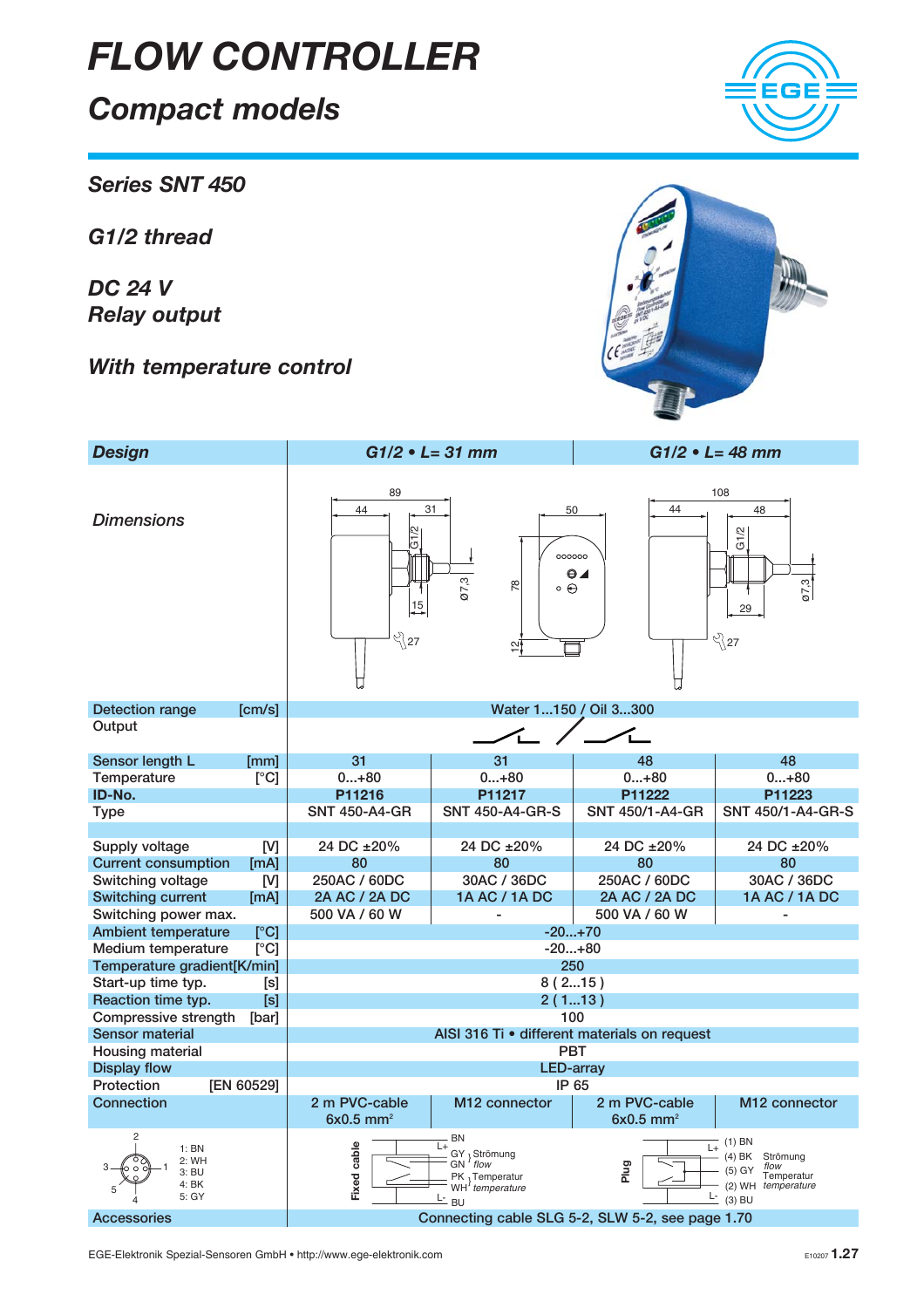### Compact models

Series SNT 450

G1/2 thread

AC 230 V • 115 V Relay output

With temperature control



| <b>Design</b>                                               |                                                                                                                    | $G1/2 \cdot L = 31$ mm                                                              |                   | $G1/2 \cdot L = 48$ mm                          |  |  |  |  |
|-------------------------------------------------------------|--------------------------------------------------------------------------------------------------------------------|-------------------------------------------------------------------------------------|-------------------|-------------------------------------------------|--|--|--|--|
| <b>Dimensions</b>                                           | 89<br>44<br>$\overline{G1/2}$<br>15<br>೪}27                                                                        | 31<br>50<br>000000<br>$\odot$<br>$\boxed{67, 3}$<br>$\frac{8}{2}$<br>$\circ \Theta$ | 108<br>44         | 48<br>G1/2<br>$\overline{07,3}$<br>29<br>ళ్ని27 |  |  |  |  |
| <b>Detection range</b><br>[cm/s]                            |                                                                                                                    | Water 1150 / Oil 3300                                                               |                   |                                                 |  |  |  |  |
| Output                                                      |                                                                                                                    |                                                                                     |                   |                                                 |  |  |  |  |
| Sensor length L<br>[mm]                                     | 31                                                                                                                 | 31                                                                                  | 48                | 48                                              |  |  |  |  |
| [°C]<br>Temperature                                         | $0+80$                                                                                                             | $0+80$                                                                              | $0+80$            | $0+80$                                          |  |  |  |  |
| ID-No.                                                      | P11214                                                                                                             | P11215                                                                              |                   | P11221                                          |  |  |  |  |
| <b>Type</b>                                                 | <b>SNT 450-A4-WR1</b>                                                                                              | <b>SNT 450-A4-WR2</b>                                                               | SNT 450/1-A4-WR1  | SNT 450/1-A4-WR2                                |  |  |  |  |
| Supply voltage<br>[V]<br><b>Current consumption</b><br>[mA] | 115 AC ±15%<br>60                                                                                                  | 230 AC ±15%<br>30                                                                   | 115 AC ±15%<br>60 | 230 AC ±15%<br>30                               |  |  |  |  |
| Switching voltage<br>[V]                                    | 250 AC / 60 DC                                                                                                     |                                                                                     |                   |                                                 |  |  |  |  |
| <b>Switching current</b><br>[A]<br>Switching power max.     | 2 AC / 2 DC<br>500 VA / 60 W                                                                                       |                                                                                     |                   |                                                 |  |  |  |  |
| <b>Ambient temperature</b>                                  | $-20+70$                                                                                                           |                                                                                     |                   |                                                 |  |  |  |  |
| Medium temperature                                          | [°C]<br>[°C]<br>$-20+80$                                                                                           |                                                                                     |                   |                                                 |  |  |  |  |
| Temperature gradient[K/min]                                 | 250                                                                                                                |                                                                                     |                   |                                                 |  |  |  |  |
| Start-up time typ.                                          | 8(215)<br>[s]                                                                                                      |                                                                                     |                   |                                                 |  |  |  |  |
| Reaction time typ.<br>[s]                                   | 2(113)                                                                                                             |                                                                                     |                   |                                                 |  |  |  |  |
| Compressive strength<br>[bar]                               | 100                                                                                                                |                                                                                     |                   |                                                 |  |  |  |  |
| Sensor material                                             | AISI 316 Ti · different materials on request                                                                       |                                                                                     |                   |                                                 |  |  |  |  |
| Housing material                                            | <b>PBT</b>                                                                                                         |                                                                                     |                   |                                                 |  |  |  |  |
| <b>Display flow</b>                                         | <b>LED-array</b>                                                                                                   |                                                                                     |                   |                                                 |  |  |  |  |
| Protection<br>[EN 60529]                                    | IP 65                                                                                                              |                                                                                     |                   |                                                 |  |  |  |  |
| Connection                                                  | 2 m PVC-cable, 6x0.5 mm <sup>2</sup>                                                                               |                                                                                     |                   |                                                 |  |  |  |  |
|                                                             | <b>BN</b><br>L1<br>GY } Strömung<br>GN <i>flow</i><br>PK 3 Temperatur<br>WH <i>temperature</i><br>$\frac{N}{2}$ BU |                                                                                     |                   |                                                 |  |  |  |  |